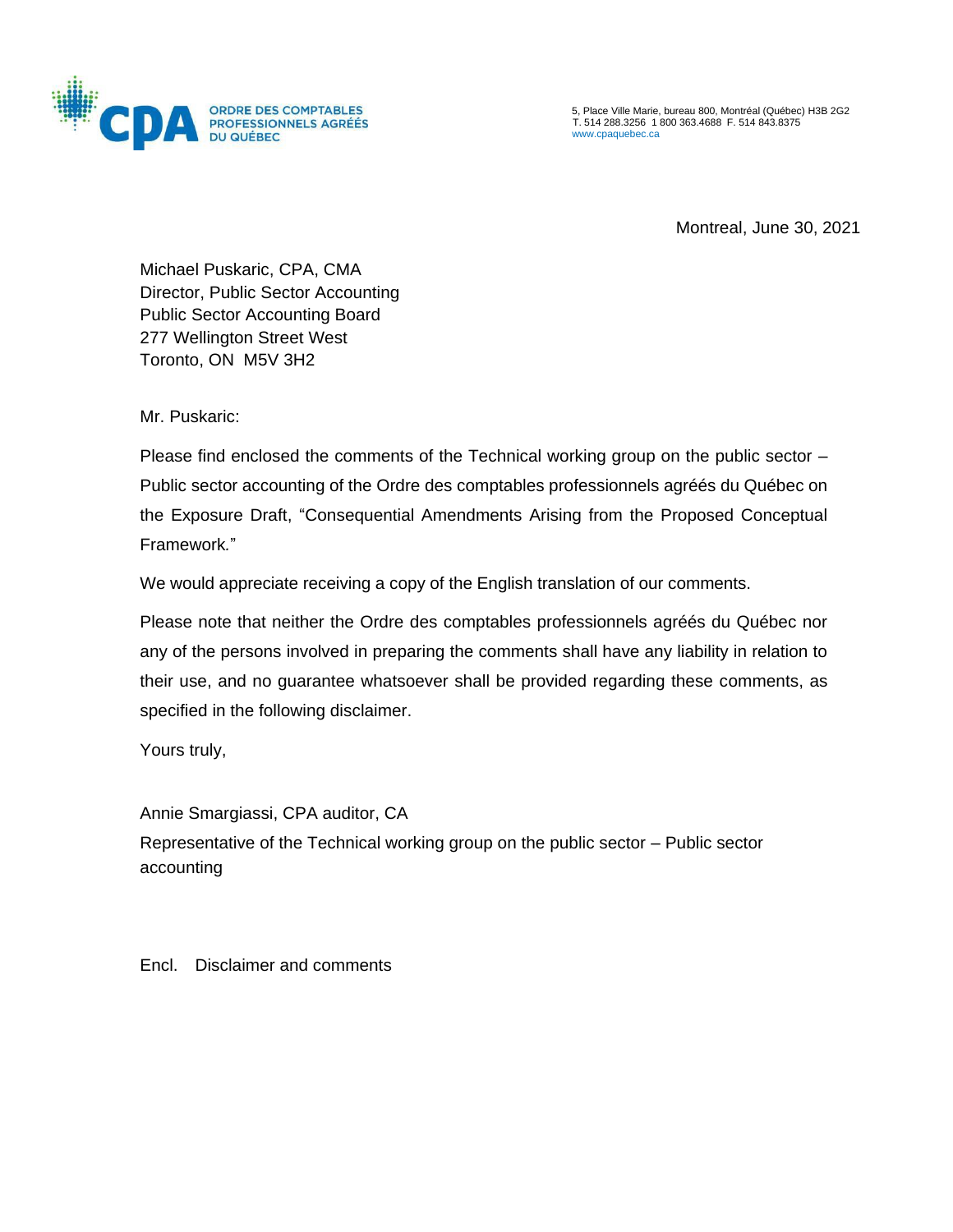## **DISCLAIMER**

Subject to the conditions described herein, the documents prepared by the working groups of the Ordre des comptables professionnels agréés du Québec (the Order), hereinafter referred to as the "comments," provide the opinion of the groups on statements of principles, consultation papers, associates' drafts and exposure drafts issued by the Accounting Standards Board, Auditing and Assurance Standards Board, Public Sector Accounting Board, Risk Management and Governance Board, and other organizations.

The comments submitted should not be relied upon as a substitute for engagements entrusted to professionals with specialized knowledge in their field. It is important to note that the legislation, standards and rules on which the comments are based may change at any time and that, in some cases, the comments may be controversial.

Neither the Order nor any person involved in preparing these comments shall have any liability in relation to their use, and no guarantee whatsoever shall be provided regarding these comments. The comments are not binding on the members of the Order's working groups or the Office of the syndic in particular.

Users of the comments shall take full responsibility for, and assume all risks relating to, the use of the comments. They agree to release the Order from any claim for damages that could result from a decision they may have made based on these comments. They also agree not to mention the working group's comments in the opinions they express or the positions they take.

Comments of the Technical working group on the public sector – Public sector accounting of the Ordre des comptables professionnels agréés du Québec on the Exposure Draft, "Consequential Amendments Arising from the Proposed Conceptual Framework." 2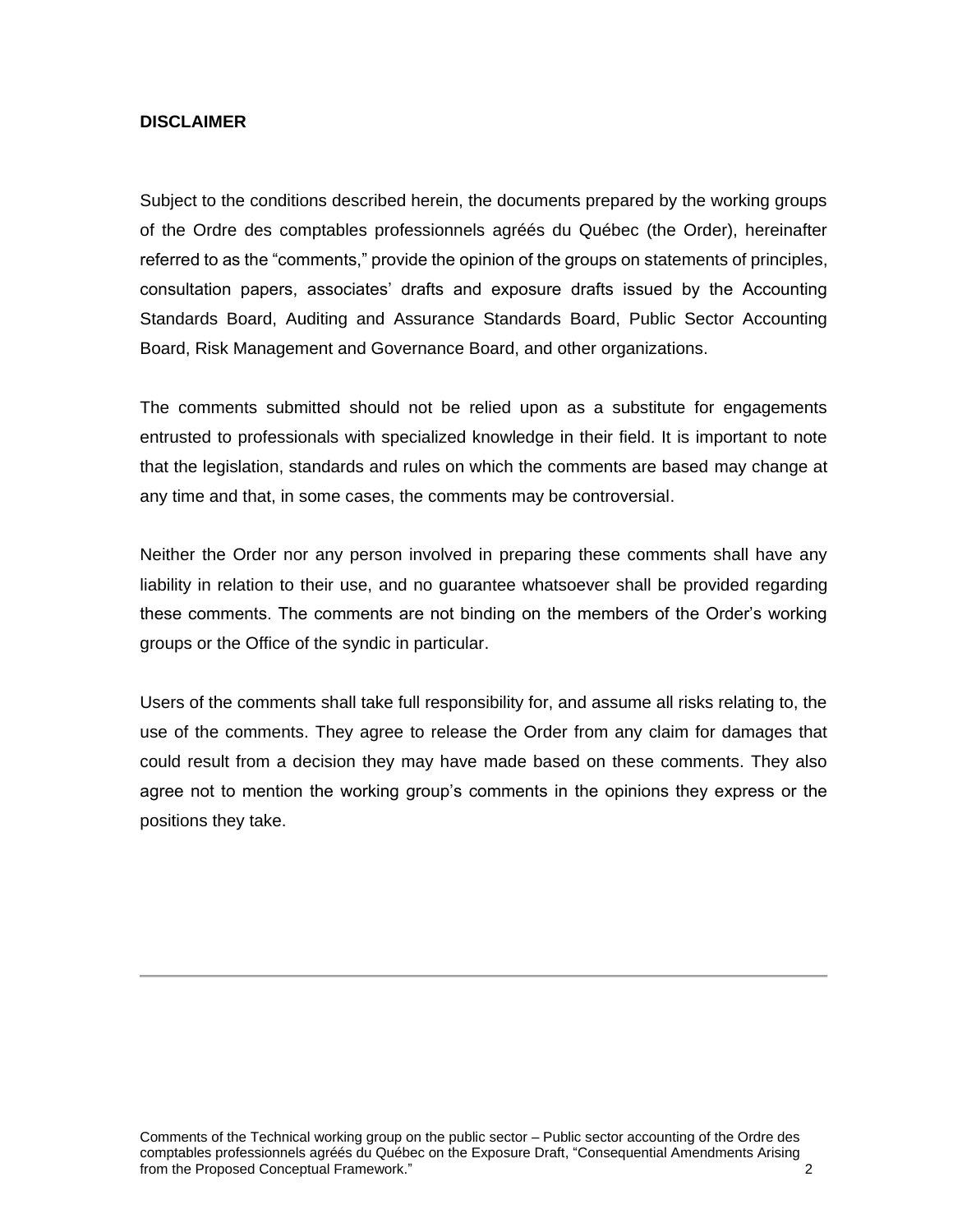## **TERMS OF REFERENCE OF THE WORKING GROUPS**

The terms of reference of the working groups of the Ordre des comptables professionnels agréés du Québec are to collect and channel the views of practitioners and members in business, industry, government and education, as well as those of other persons working in related areas of expertise.

For each exposure draft or other document reviewed, the working group members share the results of their analysis. Consequently, the comments below reflect the views expressed and, unless otherwise specified, all of the working group members agree on these comments.

The Order has not acted upon and is not responsible for the comments expressed by the working groups.

Comments of the Technical working group on the public sector – Public sector accounting of the Ordre des comptables professionnels agréés du Québec on the Exposure Draft, "Consequential Amendments Arising from the Proposed Conceptual Framework." 3